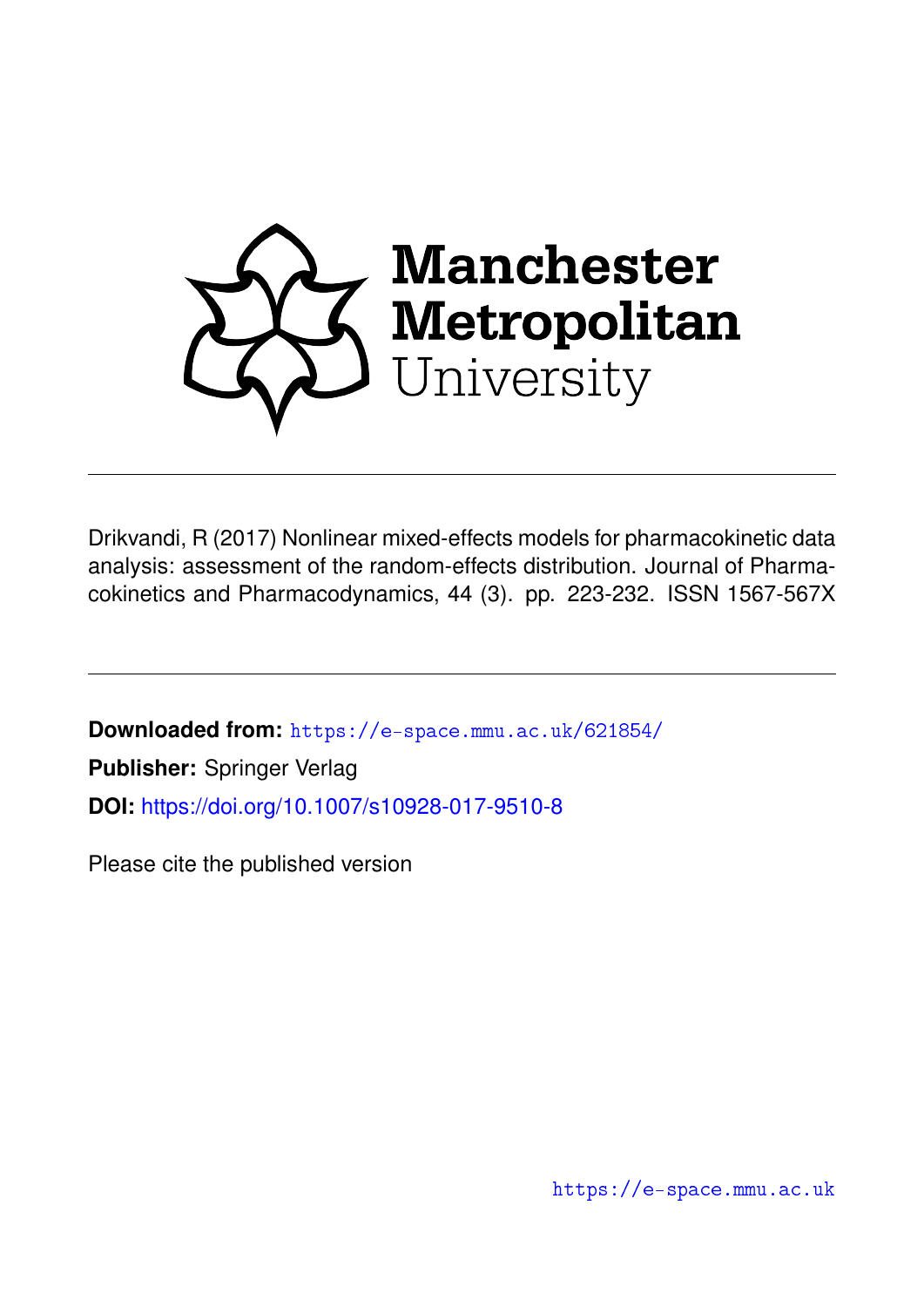# Nonlinear mixed-effects models for pharmacokinetic data analysis: assessment of the random-effects distribution

Reza Drikvandi

Received: date / Accepted: date

Abstract Nonlinear mixed-effects models are frequently used for pharmacokinetic data analysis, and they account for inter-subject variability in pharmacokinetic parameters by incorporating subject-specific random effects into the model. The random effects are often assumed to follow a (multivariate) normal distribution. However, many articles have shown that misspecifying the random-effects distribution can introduce bias in the estimates of parameters and affect inferences about the random effects themselves, such as estimation of the inter-subject variability. Because random effects are unobservable latent variables, it is difficult to assess their distribution. In a recent paper we developed a diagnostic tool based on the so-called gradient function to assess the random-effects distribution in mixed models. There we evaluated the gradient function for generalized liner mixed models only and in the presence of a single random effect. However, assessing the randomeffects distribution in nonlinear mixed-effects models is more challenging, especially when multiple random effects are present, and therefore the results from linear and generalized linear mixed models may not be valid for such nonlinear models. In this paper, we further investigate the gradient function and evaluate its performance for such nonlinear mixed-effects models which are common in pharmacokinetics and pharmacodynamics. We use simulations as well as real data from an intensive pharmacokinetic study to illustrate the proposed diagnostic test.

Reza Drikvandi

Statistics Section, Department of Mathematics, Imperial College London, London, UK

E-mail: r.drikvandi@imperial.ac.uk

Keywords Diagnostic test · Gradient function · Nonlinear mixed-effects models · Pharmacokinetic data · Random effects

## Introduction

Nonlinear mixed-effects models are being widely used in pharmacokinetics to study the pharmacological processes within the body after administration of a drug in order to characterize drug disposition (absorption, distribution, metabolism, and excretion). The term "Mixedeffects" refers to the presence of both fixed effects and random effects in the model. Fixed effects are regression parameters associated with covariates, while random effects are subject-specific random quantities incorporated to capture the inter-subject variability.

In pharmacokinetics, it is important to understand the inter-subject variation in pharmacokinetic parameters and its association with subject characteristics, which could provide useful information, for example, in developing dosing guidelines. Nonlinear mixed-effects models account for the inter-subject variability by adding subject-specific random effects to the model. The random effects are latent and hence unobservable variables that follow a distribution, which is unknown. Note that the random effects also capture the potential correlation between repeated measurements on the same subject, which must not be ignored in the analysis.

To fit a nonlinear mixed-effects model, one often needs to assume a distribution for the random effects. Inferences are then based on the marginal likelihood function after integrating out the random effects over their assumed distribution. It is common to assume that the random effects follow a (multivariate) normal distribution. The normality assumption makes computa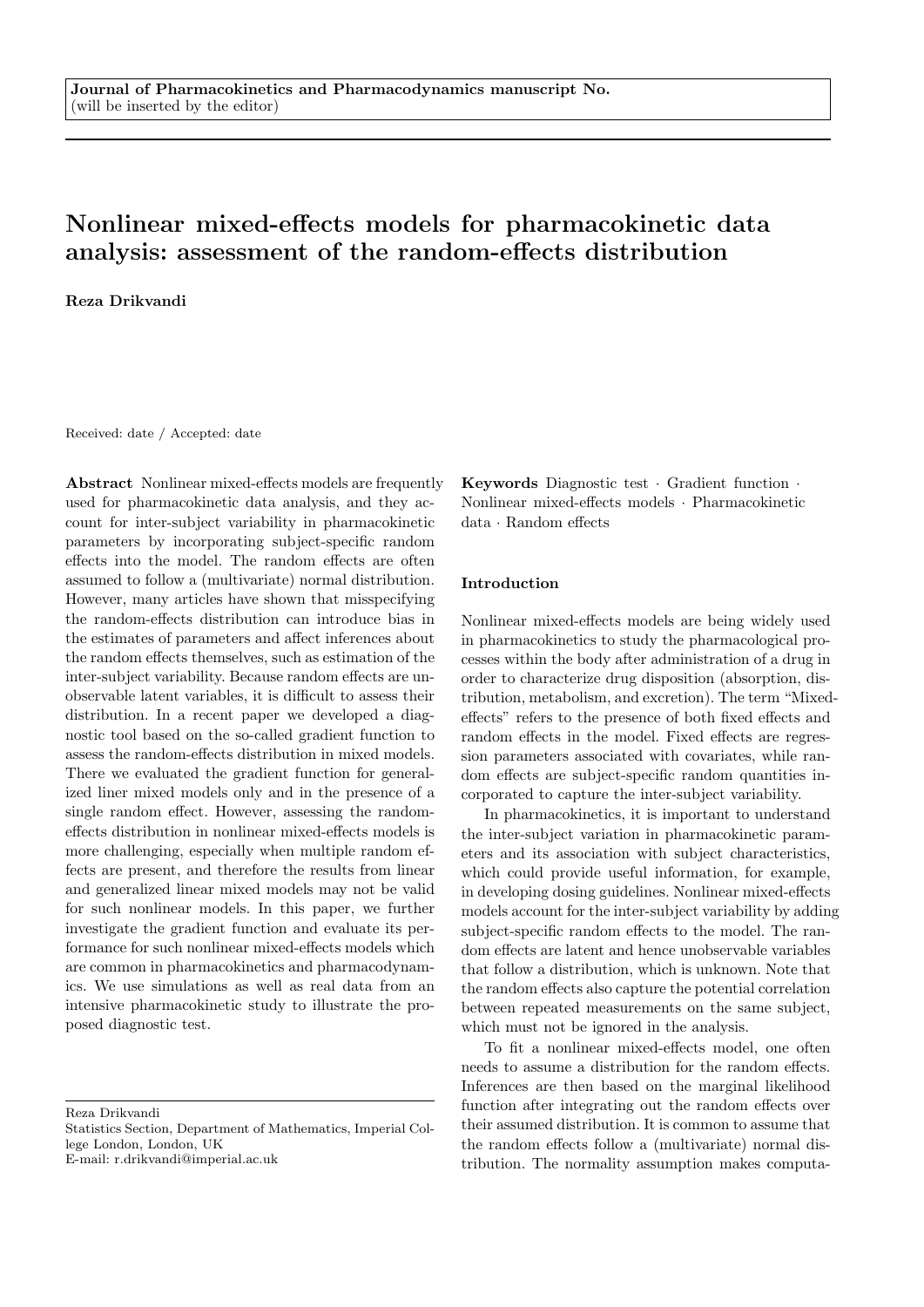tion of the marginal likelihood more feasible. However, it is well understood that misspecifying the randomeffects distribution can introduce bias in the estimates of fixed-effects parameters (see, for example, [11, 1, 16, 2, 9]) and it also affects the operating characteristics of hypothesis tests (see, for example, [10, 15]). More importantly, inferences about the random effects themselves, such as estimation of the inter-subject variability, are more likely to be affected by misspecification of the random-effects distribution. For instance, the normality assumption often forces the predictions of random effects to reflect normality, even when the correct random-effects distribution is far from normal [23]. Therefore, to obtain reliable inference it is important to check the appropriateness of the assumed randomeffects distribution.

In the literature, a number of diagnostic tools have been suggested for assessing the random-effects distribution in linear mixed models [14, 13, 5] and also in generalized linear mixed models [20, 18, 25, 22, 3, 12]. However, to the best of our knowledge, there is only one diagnostic tool available for checking the random-effects distribution in nonlinear mixed-effects models. We developed this diagnostic test recently [8], which is based on the so-called gradient function introduced in [24].

In our paper [8] we showed, via simulations, that the diagnostic test based on the gradient function performs well in detecting misspecification of the random-effects distribution. However, the performance of this test was evaluated in the case of generalized linear mixed models only and in the presence of a single random effect. It is not known how the diagnostic test performs in nonlinear mixed-effects models, especially with multiple random effects, which are common in pharmacokinetics and pharmacodynamics. Obviously, nonlinear mixed-effects models are more complex than linear and generalized linear mixed models, and moreover, the presence of multiple random effects makes assessment of the random-effects distribution much more difficult. Therefore, the results from linear and generalized linear mixed models may not be valid for such nonlinear models. In this paper, we aim to investigate and evaluate the performance of the diagnostic test based on the gradient function in such nonlinear mixed-effects models. We use simulations and real data from an intensive pharmacokinetic study.

#### Methods

## Nonlinear mixed-effects models

In this subsection, we briefly explain the general form of nonlinear mixed-effects models for pharmacokinetic

data analysis. Consider a pharmacokinetic study in which N subjects are followed over time after administration of a drug. Let  $Y_{i1}, \ldots, Y_{in_i}$  be  $n_i$  repeated measurements on the *i*<sup>th</sup> subject, where  $Y_{ij}$  is the outcome for subject i measured at time  $t_{ij}$ . For example,  $Y_{ij}$  could be the blood sample drawn after administration of the anti-asthmatic agent theophylline. Also, let  $U_i$  denote a vector of covariates representing conditions under which measurements on subject  $i$  are observed. For example, when each subject receives a single oral dose, say  $d_i$ , then  $U_i = d_i$ . Finally, assume that  $A_i$  is a vector of characteristics of subject  $i$  that do not change during the study. For example,  $A_i$  could include age, gender, height, ethnicity, and smoking status. Now, the nonlinear mixed-effects model can be expressed as a two-stage hierarchy as follows: (See [7])

## Stage 1: Individual-Level Model

 $Y_{ij} = m(t_{ij}, U_i, \theta_i) + \varepsilon_{ij}, \quad j = 1, \ldots, n_i,$ (1) Stage 2: Population Model

> $\theta_i = d(A_i, \beta, b_i),$  $i = 1, \ldots, N.$

In Stage 1,  $m$  is a "known" nonlinear function of time which also depends on the subject conditions  $U_i$  and an  $r \times 1$  vector of pharmacokinetic parameters  $\theta_i$ , specific to subject  $i$ . For example,  $m$  could be a one-compartment model as in (5), where  $\theta_i = (k_{ai}, k_{ei}, Cl_i)'$  and  $U_i = d_i$ . Also,  $\varepsilon_{ij}$ 's are independent measurements errors, each of which has a normal distribution with mean 0 and variance  $\sigma^2$ . In Stage 2, d is an r-dimensional function that describes the relationship between the elements of  $\theta_i$  and between-subject covariates  $A_i$  in terms of a  $p \times 1$  fixed parameter  $\beta$  whose elements are referred to as fixed effects, and a  $q \times 1$  vector  $b_i$  of random effects representing the inter-subject variability. For instance, d could be the three-dimensional function in  $(6)$ . Note that because the pharmacokinetic parameters can vary from subject to subject, the random effects  $b_i$  are incorporated into the model to capture the inter-subject variability through a hierarchical analysis. The random effects  $b_i$ , which are unobservable variables with an unknown distribution, are assumed to have a zero mean and a covariance matrix D whose elements are known as variance components.

Let  $\gamma = (\beta, \sigma^2, D)'$  represent all unknown parameters in model (1). The estimates of parameters can then be obtained using the maximum likelihood estimation method. The maximum likelihood approach requires some assumption on the distribution of random effects. For this, assume that the random effects  $b_i$  follow a specific distribution, which is denoted by  $G$ . A typical choice for G is the multivariate normal distribution, i.e.,  $b_i \sim N(0, D)$ . The log-normal distribution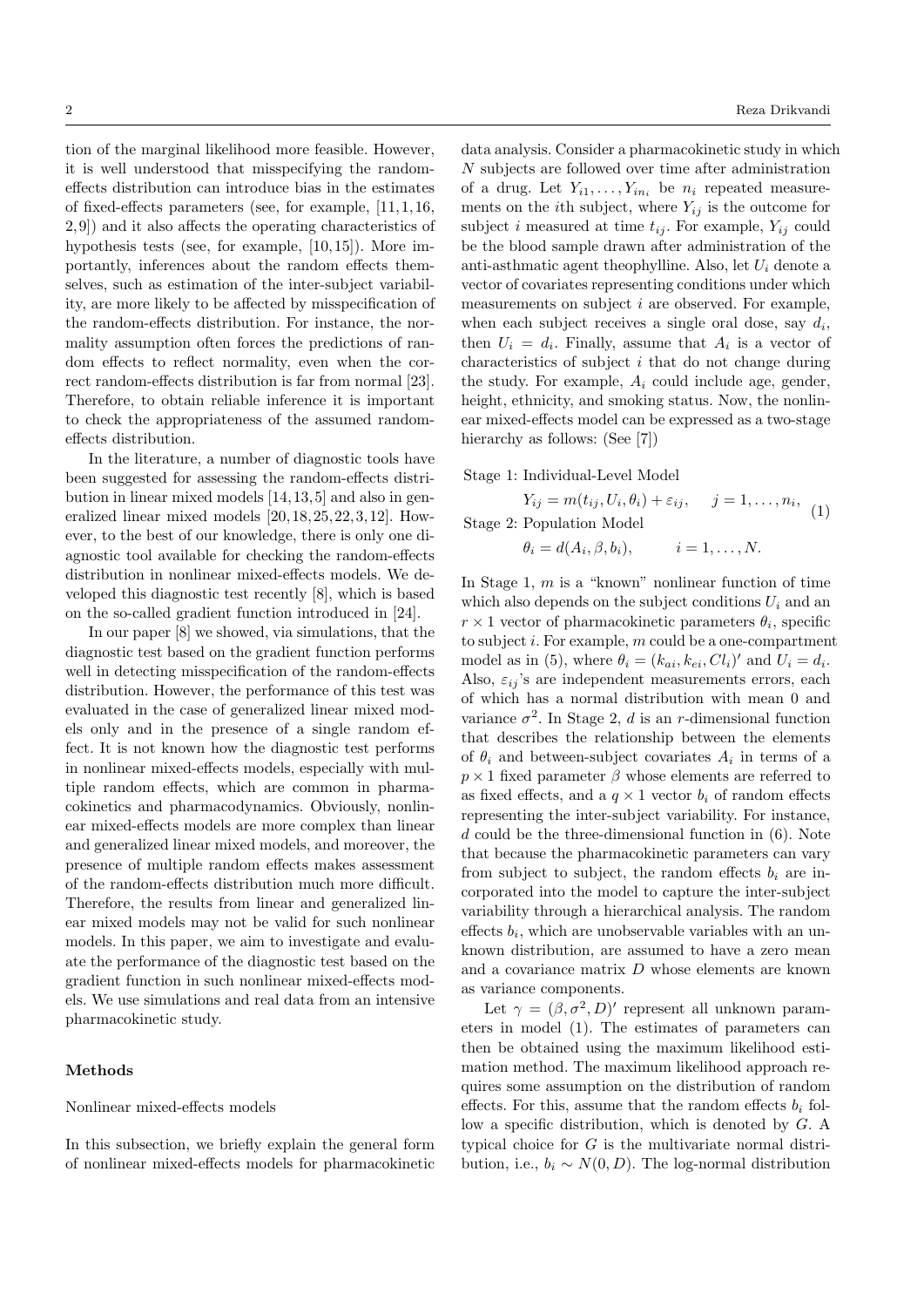is also used in pharmacokinetics. Denoting the conditional distribution of the outcome  $Y_{ij}$  given the random effects  $b_i$  by  $f_i(y_{ij} | b_i)$ , one can write the marginal loglikelihood function for model (1) as follows

$$
l(\gamma) = \ln \prod_{i=1}^{N} \int_{R^q} \left[ \prod_{j=1}^{n_i} f_i(y_{ij}|b_i) \right] dG(b_i).
$$
 (2)

The integral in marginal log-likelihood (2) may not be solved analytically, and it requires numerical approximation. We use Gauss-Hermite quadrature (see, e.g., [19]), which can provide reliable approximations. The integral approximation and the maximisation of the log-likelihood function (2) with respect to  $\gamma$  can be done simultaneously in a standard software package like NONMEM, SAS or R. In this paper, we use PROC NLMIXED in SAS to obtain the maximum likelihood estimates of parameters.

Obviously, the random-effects distribution  $G$  is crucial in the calculation of the log-likelihood function (2) and, as discussed in the introduction, a misspecified random-effects distribution can lead to biased parameter estimates and invalid inferences. It is therefore important to check whether or not the assumed randomeffects distribution is correctly specified. It should be pointed out that since random effects are unobservable variables, assessing their distribution is difficult.

#### A diagnostic tool for the random-effects distribution

As discussed in the previous subsection, to obtain the maximum likelihood estimates of parameters in the nonlinear mixed-effects model (1), one needs to assume a distribution for the random effects  $b_i$ . In this subsection, we describe a diagnostic tool to verify whether or not an assumed random-effects distribution  $G$  is correctly specified.

Let  $Y_i = (Y_{i1}, \ldots, Y_{in_i})'$  be the vector of repeated measurements on subject  $i, i = 1, \ldots, N$ . To check the adequacy of an assumed random-effects distribution  $G$ , [24] suggested to use the so-called gradient function given by

$$
\Delta(G, b) = \frac{1}{N} \sum_{i=1}^{N} \frac{f_i(y_i|b)}{f_i(y_i|G)}, \qquad b \in R^q,
$$
\n(3)

where  $f_i(y_i|b)$  and  $f_i(y_i|G)$  are, respectively, the conditional (given random-effect point b) and marginal distributions of  $Y_i$ . The gradient can be interpreted as an average of likelihood ratios, each ratio measuring how much more likely  $Y_i$  is to be observed for subject i if the corresponding random effect  $b_i$  equals b rather than being sampled from the distribution G. Note that

calculation of the gradient function is easy because it only requires the calculation of the marginal and conditional distributions of all N subjects. [24] showed that if the random-effects distribution  $G$  is correctly specified, then  $\Delta(G, b) \leq 1$  for all  $b \in R^q$ , and moreover  $\Delta(G, b) = 1$  for all b in the support of G. Hence, deviations of the gradient function from 1 in the support points of  $G$  indicate inadequacy of  $G$  and that the model can be improved by replacing  $G$  by some other randomeffects distribution. They suggested to plot the gradient function versus points b in the support of  $G$ , and if the gradient plot is close to 1 then the adequacy of  $G$  is confirmed. Despite the simplicity of this graphical approach, it is not clear how misspecification can be distinguished from random variability by such a plot, especially when  $b_i$  is not a scalar which requires evaluating a three or higher dimensional plot of gradient function.

Based on the gradient function (3), we recently developed a formal diagnostic test for the random-effects distribution (see [8]). Let the null hypothesis  $H_0$  says the random-effects distribution  $G$  is correctly specified and the alternative hypothesis  $H_a$  says otherwise. Having considered all deviations of the gradient function from 1, we constructed a test statistic for testing  $H_0$ versus  $H_a$  as follows

$$
T = \int_{R^q} \left(\hat{\Delta}(\hat{G}, b) - 1\right)^2 d\hat{G}(b),\tag{4}
$$

where  $\hat{G}$  is the estimated random-effects distribution obtained by replacing the covariance matrix  $D$  by its maximum likelihood estimate, and  $\hat{\Delta}$  denotes the estimated gradient function based on  $\hat{G}$  obtained simply by replacing the unknown parameters in  $f_i(y_i|b)$  and  $f_i(y_i|\hat{G})$  by their maximum likelihood estimates. If T deviates much from 0, one can reject  $H_0$  indicating that the assumed random-effects distribution  $G$  is not adequate for random effects. The test statistic (4) considers a weight for each deviation of the gradient function from 1 for each random-effect point  $b$ . The weight is the estimated probability mass in point  $b$ . Note that  $T$  can be calculated using Monte Carlo integration.

The asymptotic distribution of  $T$  is given in Theorem 1 of [8], which is actually the distribution of weighted sum of independent chi-squared random variables each with one degree of freedom. The weights are eigenvalues of the square matrix  $A'QA$  (specified in Theorem 1 of [8]), which can be calculated using a software package.

The asymptotic distribution of  $T$  should be used when the sample size  $N$  is sufficiently large. For smallsample situations, we propose a parametric bootstrap procedure to obtain the finite-sample distribution of the test statistic  $T$  in (4). The key step in our bootstrap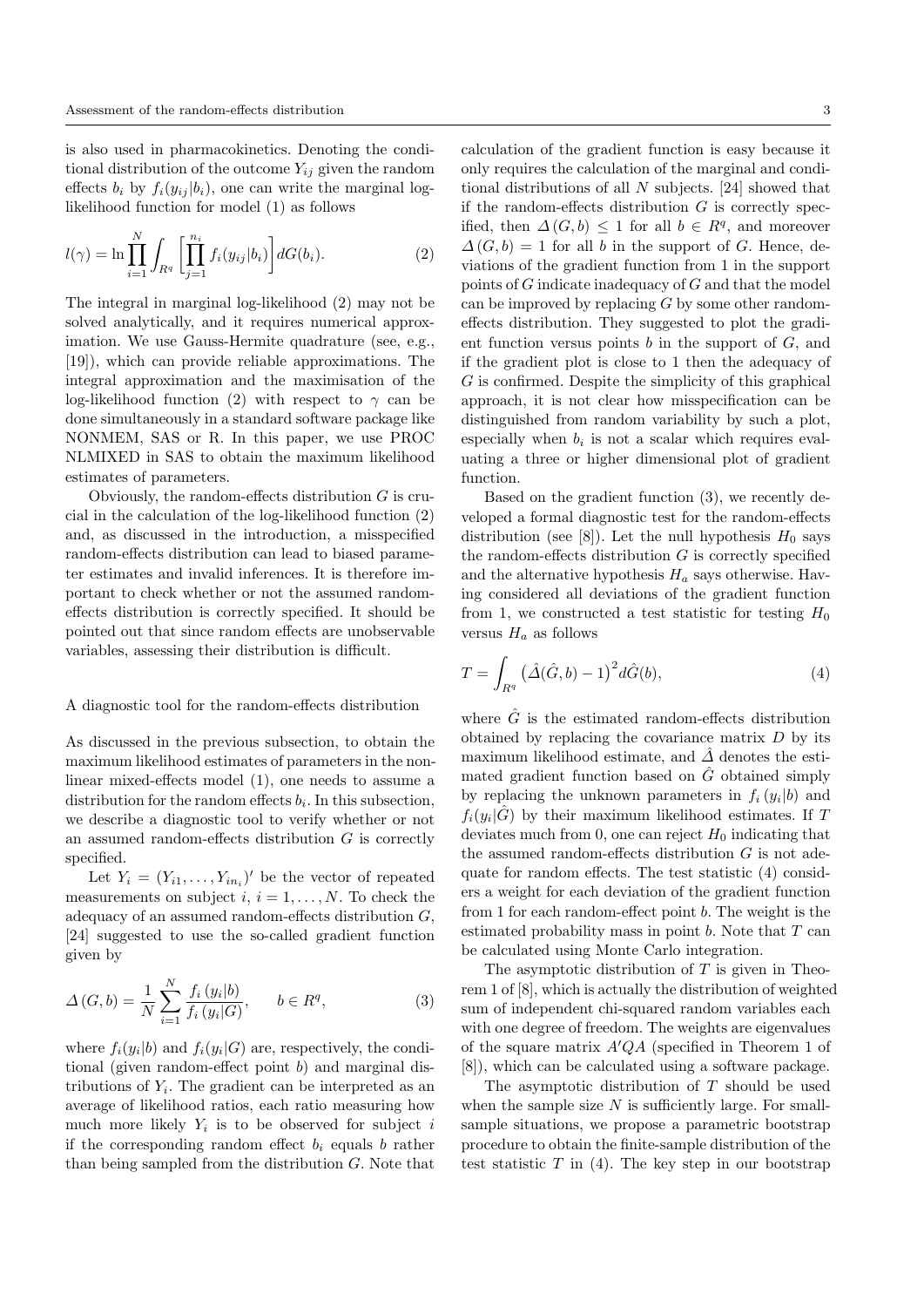procedure, in order to obtain a bootstrap sample, is to first generate random effects  $b_i^s$ ,  $i = 1, ..., N$ , from  $\hat{G}$ and then generate a bootstrap sample  $Y_i^s, i = 1, \ldots, N$ , from  $\hat{f}_i(y_i|b_i^s)$ . We use 200 bootstrap samples to conduct the bootstrap test. Below we illustrate how the asymptotic and bootstrap tests based on (4) can be performed.

#### Implementation of the asymptotic test

The asymptotic test can be carried out by the following steps:

- 1. Generate  $K$ , say 1000, random-effect points  $b_k$  from  $\overline{G}$ .
- 2. Compute the gradient function (3) and its squared deviation from 1 for each  $b_k$ .
- 3. Calculate the test statistic  $T$  being the average of the K squared deviations obtained in step 2 (which is a Monte Carlo approximation of  $T$ ).
- 4. If T is greater than the 95% quantile of the asymptotic distribution (mentioned above), then reject  $H_0$ , indicating that the assumed random-effects distribution G is not appropriate for random effects. Otherwise, G is correctly specified.

### Implementation of the bootstrap test

The bootstrap test can be carried out by the following steps:

- 1. Generate K, say 1000, random-effect points  $b_k$  from  $G$ .
- 2. Compute the gradient function (3) and its squared deviation from 1 for each  $b_k$ .
- 3. Calculate the test statistic  $T$  being the average of the  $K$  squared deviations obtained in step 2 (which is a Monte Carlo approximation of  $T$ ), and denote it by  $T_{obs}$ .
- 4. For each bootstrap step  $s, s = 1, \ldots, 200$ , repeat the following two steps:
	- i. First generate random effects  $b_i^s$ ,  $i = 1, ..., N$ , from  $\tilde{G}$  and then generate a bootstrap sample  $Y_i^s, i = 1, ..., N, \text{ from } \hat{f}_i(y_i | b_i^s).$
	- ii. Calculate the test statistic  $T$  for the bootstrap sample obtained in step i and denote it by  $T^s$ .
- 5. If the proportion of  $T^s$  exceeding  $T_{obs}$  is less than 0.05, then reject  $H_0$ , indicating that the assumed random-effects distribution G is not appropriate for random effects. Otherwise, G is correctly specified.

The above steps for the asymptotic and bootstrap tests can be coded in a standard software package. A SAS code is available from the author upon request.

In [8] we showed, via simulations, that both the asymptotic and bootstrap tests perform well in detecting misspecification of the random-effects distribution in the case of generalized linear mixed models with one random effect. However, it is not known how the tests perform in nonlinear mixed-effects models, especially in the presence of multiple random effects, as in (1). In those cases, as discussed in the introduction, assessing the random-effects distribution is more challenging. In the next section, we use simulations and real data to investigate the performance of both the asymptotic and bootstrap tests for assessing the random-effects distribution in the nonlinear mixed-effects model (1).

#### Results

#### Real data: theophylline data

Theophylline is a well-known anti-asthmatic agent, administered orally  $[4, 6, 7]$ . In an intensive pharmacokinetic study, 12 subjects were given the same oral dose (mg/kg) of theophylline, and blood samples were taken at several times following administration were assayed for theophylline concentration [7]. The individual profiles, presented in Figure 1, show that the theophylline concentrations have a similar shape for all subjects, but peak concentration achieved, rise, and decay vary significantly across the subjects. These differences are due to the inter-subject variation in the underlying pharmacokinetic processes, understanding of which is critical for developing dosing guidelines. To characterize these processes formally, we consider the following onecompartment model with first-order absorption and elimination: (see also [7])

$$
C_i(t_{ij}) = \frac{d_i k_{ai} k_{ei}}{CL_i(k_{ai} - k_{ei})} \Big[ \exp(-k_{ei} t_{ij}) - \exp(-k_{ai} t_{ij}) \Big] + \varepsilon_{ij},\tag{5}
$$

where  $C_i(t_{ij})$  is the observed theophylline concentration on subject i at time  $t_{ij}$ ,  $d_i$  is the dose administered to subject i,  $k_{ai}$  is the fractional absorption rate constant for subject i,  $k_{ei}$  is the fractional elimination rate constant for subject  $i$ , and  $CL<sub>i</sub>$  is the clearance for subject i. Note that the one-compartment model (5) can equivalently be written based on the volume of distribution (V) by using the relationship  $CL = k_e$ . V (see [17] p. 354).

From Figure 1, the pharmacokinetic parameters vary from subject to subject, therefore we include subjectspecific random effects in the pharmacokinetic param-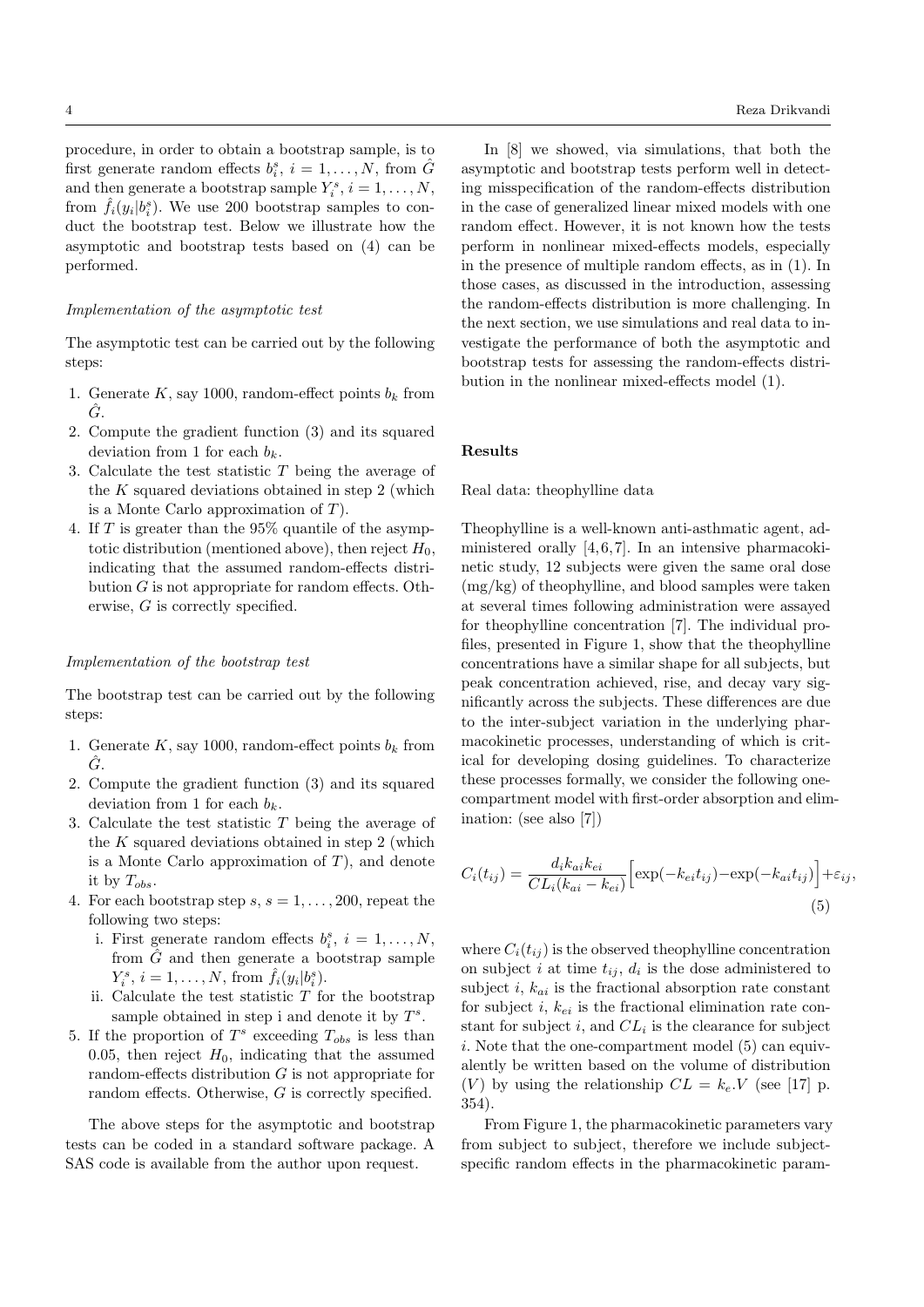

Fig. 1 Theophylline data: individual profiles for 12 subjects.

eters as follows

$$
CLi = \exp(\beta_1 + b_{i1}),
$$
  
\n
$$
k_{ai} = \exp(\beta_2 + b_{i2}),
$$
  
\n
$$
k_{ei} = \exp(\beta_3 + b_{i3}),
$$
  
\n(6)

in which the vector of random effects  $b_i = (b_{i1}, b_{i2}, b_{i3})'$ is assumed to have mean 0 and covariance matrix D given by

$$
Cov(b_i) = D = \begin{bmatrix} d_{11} & d_{12} & d_{13} \\ d_{12} & d_{22} & d_{23} \\ d_{13} & d_{23} & d_{33} \end{bmatrix}.
$$

Assuming that  $b_i$  follows a multivariate normal distribution, we obtained the maximum likelihood estimates of parameters (fixed-effect parameters, residual variance, and variance components of random effects) in the one-compartment model (5-6) along with their associated standard errors. The results are reported in Table 1. Using the estimates of variance components in this table, we computed the estimated correlation matrix of  $b_i$  as follows

$$
\widehat{\text{Corr}}(b_i) = \begin{bmatrix} 1.000 - 0.098 & 0.672 \\ -0.098 & 1.000 - 0.261 \\ 0.672 - 0.261 & 1.000 \end{bmatrix},
$$

which indicates that the clearance is highly correlated with the fractional elimination  $(Corr(b_{1i}, b_{i3}) = 0.672)$ while it has a very small correlation with the fractional absorption  $(Corr(b_{1i}, b_{i2}) = -0.098)$ . Hence, it might be reasonable to assume the clearance and the fractional elimination are described by the same random effect, rather than two (highly) correlated ones. Considering the relationship  $CL = k_e.V$ , we might let  $b_{i3} = \lambda b_{i1}$ ,

Table 1 Theophylline data: the maximum likelihood estimates of parameters (fixed-effect parameters, residual variance, and variance components of random effects) in the one-compartment model (5) with the random effects  $b_i =$  $(b_{i1}, b_{i2}, b_{i3})'$  given in (6), along with the associated standard errors.

| Parameter                      | $Estimate$ (s.e.) |
|--------------------------------|-------------------|
|                                |                   |
| Fixed effects:                 |                   |
| $\beta_1$                      | $-3.277(0.046)$   |
| $\beta_2$                      | 0.537(0.063)      |
| $\beta_3$                      | $-2.454(0.064)$   |
| Residual variance:             |                   |
| $\sigma^2$                     | 0.624(0.083)      |
| Variance components of $b_i$ : |                   |
| $d_{11}$                       | 0.057(0.022)      |
| $d_{12}$                       | $-0.012(0.018)$   |
| $d_{22}$                       | 0.264(0.054)      |
| $d_{1,3}$                      | 0.030(0.020)      |
| $d_{23}$                       | $-0.025(0.017)$   |
| $d_{33}$                       | 0.035(0.017)      |
| $-2$ log-likelihood            | 341.7             |

where  $\lambda$  is a fixed variance inflation parameter to be estimated. Then, (6) can be simplified as

$$
CLi = \exp(\beta_1 + b_{i1}),
$$
  
\n
$$
k_{ai} = \exp(\beta_2 + b_{i2}),
$$
  
\n
$$
k_{ei} = \exp(\beta_3 + \lambda b_{i1}).
$$
\n(7)

Now, we fit the one-compartment model (5) with the two random effects  $b_{i1}$  and  $b_{i2}$  given in (7) to the theophylline data. Again it is needed to assume a distribution for the random effects, and here a bivariate normal distribution is a handy choice. The parameter estimates under the bivariate normality assumption of  $b_{i1}$  and  $b_{i2}$  are calculated and reported in Table 2. The results suggest that (7) produces a better fit than (6) in terms of log-likelihood.

To verify the appropriateness of the bivariate normal distribution for the random effects  $b_{i1}$  and  $b_{i2}$ , we would apply the diagnostic test (4). Since the performance of this diagnostic test has not yet been examined for nonlinear mixed-effects models and subsequently for one-compartment models, we first conduct a simulation study to see whether the diagnostic test (4) has a good power in detecting misspecification of the randomeffects distribution in such nonlinear models.

#### Simulations

In this subsection, we conduct a simulation study in accordance with the one-compartment model (5) used for the theophylline data. For each sample size  $N =$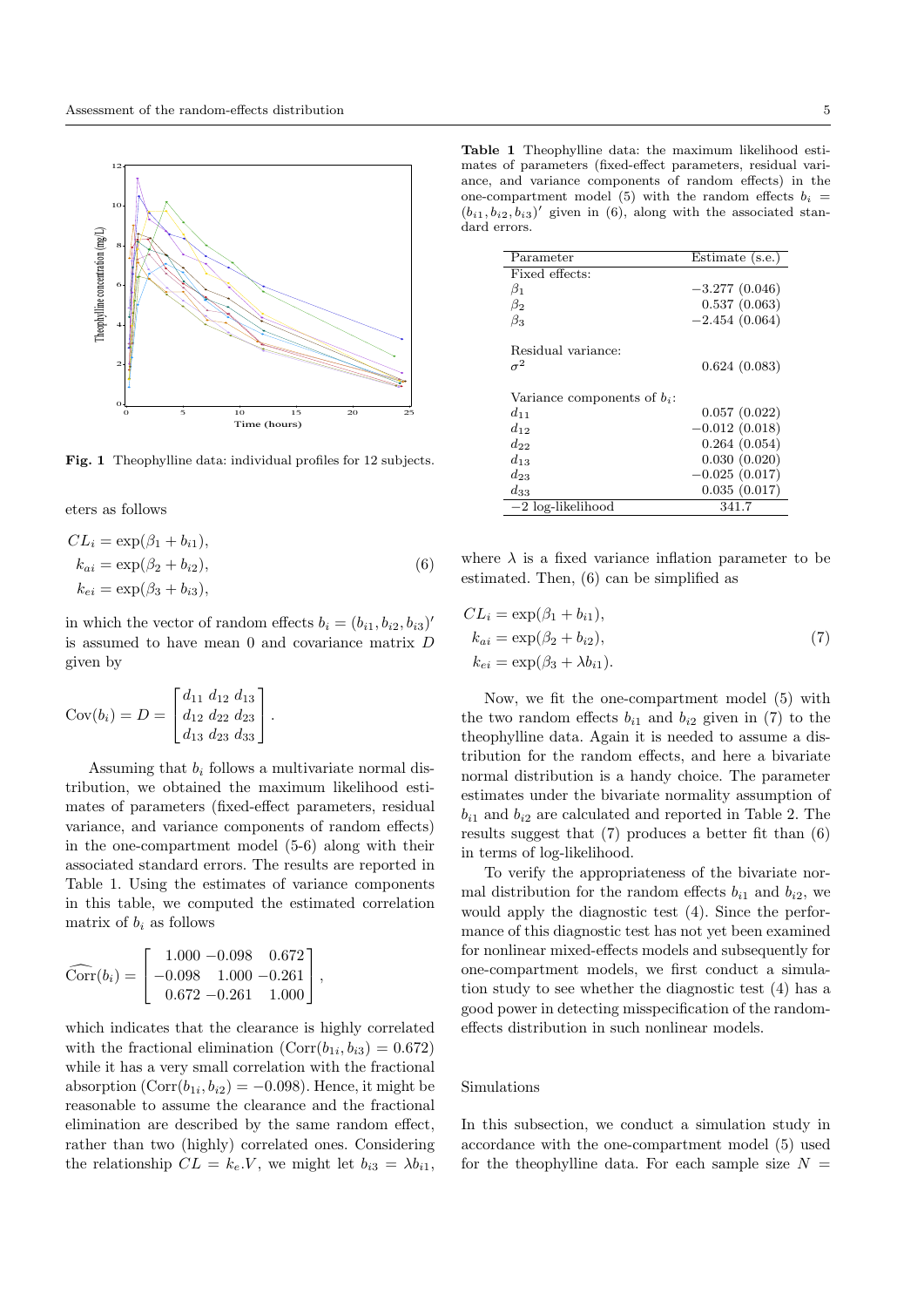Table 2 Theophylline data: the maximum likelihood estimates of parameters (fixed-effect parameters, residual variance, variance components of random effects, and variance inflation parameter) in one-compartment model (5) with the random effects  $b_i = (b_{i1}, b_{i2})'$  specified in (7), along with the associated standard errors.

| Estimate (s.e.) |
|-----------------|
|                 |
| $-3.216(0.081)$ |
| 0.464(0.199)    |
| $-2.439(0.064)$ |
|                 |
| 0.516(0.075)    |
|                 |
| 0.063(0.031)    |
| $-0.023(0.053)$ |
| 0.435(0.202)    |
|                 |
| 0.515(0.132)    |
| 333.3           |
|                 |

10, 50, 100, 200, 500, 1000 and with 10 repeated measurements per subject, we generated 1000 data sets from the one-compartment model (5) with the pharmacokinetic parameters given in (7). In simulations, the fixedeffect parameters were fixed at  $\beta_1 = -3.2, \beta_2 = 0.5,$  $\beta_3 = -2.4$ , in accordance with the estimates in Table 2. Also, we set  $\lambda = 0.5$  and  $\sigma^2 = 0.5$ . For simplicity in the simulations, we here assumed that the two random effects  $b_{i1}$  and  $b_{i2}$  are independent (in Table 2 the estimate of  $Cov(b_{i1}, b_{i2})$  is very close to 0). Note that this assumption may not be realistic in practice and we would not make this assumption in our analysis of the theophylline data. We generated each of the random effects  $b_{i1}$  and  $b_{i2}$  from four distributions:  $N(0, 1)$ , Chi-squared $(2)$ , Log-normal $(3, 1)$ , and  $F(1, 7)$ . All the generated random effects were shifted and rescaled such that  $b_{i1}$  and  $b_{i2}$  have both zero mean, but with different variances equal to 0.1 and 0.5 respectively, in accordance with the estimates of their variances in Table 2.

For each simulation setting, we first fitted the onecompartment model (5)-(7) to each of the generated data sets under a bivariate normality assumption of  $b_{i1}$ and  $b_{i2}$ , and then for each fitted model we carried out both the asymptotic and bootstrap tests using the algorithms on page 4. We computed the rejection rates of the asymptotic and bootstrap tests. When the true random-effects distribution was normal, the rejection rate would actually correspond to the Type I error rate, otherwise it represents the power of the test to detect misspecification.

The rejection rates (powers) of the asymptotic test and the bootstrap test are shown in Figure 2 with solid and dashed lines, respectively. Figure 2(a) indicates that the asymptotic test shows a Type I error rate smaller than the nominal level 0.05 while it gets closer to the nominal level when  $N$  increases. Thus, the asymptotic test is conservative in terms of Type I error when the sample size is not very large. The results in Figure  $2(b,c,d)$ show that the power of the asymptotic test is not high when the sample size  $N$  is small, but it increases with the sample size. On the other hand, the results suggest that the bootstrap test has the correct Type I error rate with a high power and it is more powerful than the asymptotic test when the sample size  $N$  is small. Based on the simulation results, we conclude that a sample size of at least 200 is required to apply the asymptotic test to the one-compartment model (5)-(7) fitted to the theophylline data. Therefore, we should use the bootstrap test for the theophylline data.

In the above simulations, we used  $n_i = 10$  because the theophylline data contain 10 repeated measurements for each subject. However, in many other applications there might be a smaller number of repeated measurements per subject (i.e., sparse sampling). To examine the performance of the proposed diagnostic test in such situations, we repeated the previous simulation study but with  $n_i = 5$ . The simulation results, presented in Figure 3, suggest that both the asymptotic and bootstrap tests lose power when the number of repeated measurements per subject gets smaller. However, the power loss from 10 repeated measurements to 5 repeated measurements is not substantial especially when the number of subjects  $N$  is large.

We also ran simulations to see how the diagnostic test performs when the estimates of random effects are shrunk. For this, a good example is when random effects are generated from a mixture of normals, then the estimates of random effects obtained under the unimodal normality assumption are potentially shrunk toward the mean (see [21] and [23]). We repeated the previous simulation study but with random effects  $b_{i1}$ and  $b_{i2}$  each generated from  $\frac{1}{2}N(-2, 1)+\frac{1}{2}N(2, 1)$ . The simulation results for  $n_i = 10$  and  $n_i = 5$ , presented in Figure 4, show that the asymptotic and bootstrap tests perform reasonably well for the case when estimates of random effects are shrunk. It is probably because the proposed diagnostic method does not use the estimates of random effects, and instead it is based on the marginal likelihood after integrating out the random effects. Note that only the estimates of fixed-effects parameters and residual variance are used in our method just for calculation of the estimated gradient function.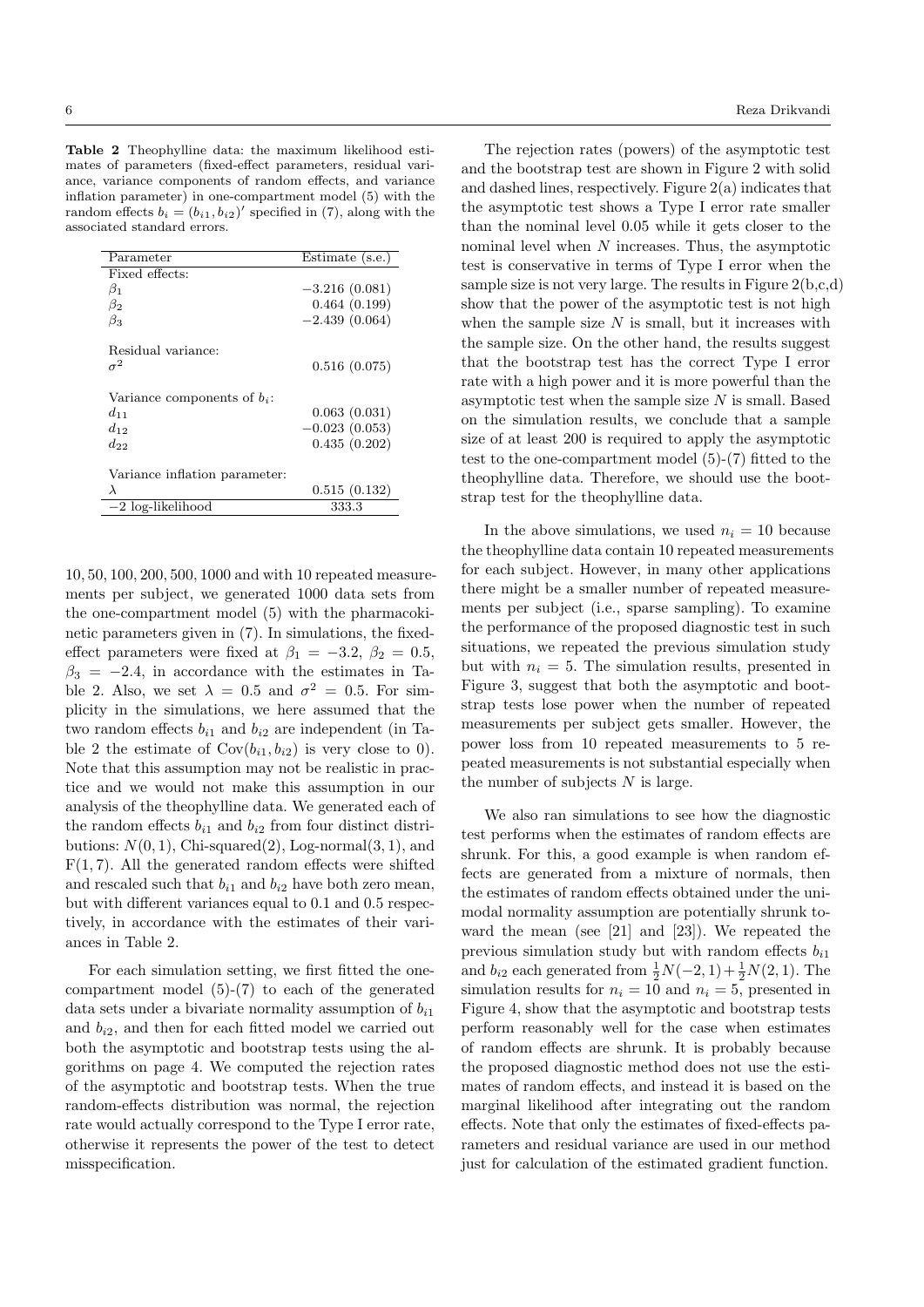

Fig. 2 Rejection rates (powers) of the asymptotic test (solid line) and the bootstrap test (dashed line) at the significance level 0.05 with  $n_i = 10$  repeated measurements per subject and under four random-effects distributions: (a)  $N(0, 1)$ , (b) Chi-squared(2), (c) Log-normal(3, 1), and (d)  $F(1, 7)$ . Note that all the generated values of random effects were shifted and rescaled such that random effects  $b_{i1}$  and  $b_{i2}$  have both zero mean and variances equal to 0.1 and 0.5, respectively.

Analysis of the theophylline data

In our initial analysis of the theophylline data above, we found that the one-compartment model (5) with the pharmacokinetic parameters given in (7) produces a better fit than with the pharmacokinetic parameters in (6). There it was assumed that the random effects are normally distributed. Now, we want to check if the normality assumption is valid. For this purpose, we first look at the gradient function plot obtained from fitting the one-compartment model (5) with the pharmacokinetic parameters (7) to the theophylline data. The gradient plot, presented in Figure 5, shows some fluctuations from 1 and one may conclude that the bivariate normal distribution is not a proper choice. However, these fluctuations may be due to random variability in the estimates of parameters needed for calculation of the gradient function. Thus, we shall apply the diagnostic test based on (4) to formally check if a bivariate normal distribution is appropriate for  $b_{i1}$  and  $b_{i2}$ . According to the simulation results, we should apply the bootstrap test as there are 12 subjects in this dataset. The bootstrap test with 200 bootstrap samples and with 1000 Monte Carlo integration nodes provides a test statistic of 3.82, giving a p-value of 0.14. Therefore, it suggests that a bivariate normal distribution is appropriate for the random effects  $b_{i1}$  and  $b_{i2}$ . Although for the theophylline data the diagnostic test suggests no evidence for misspecification of the random-effects distribution, one might be cautious as the simulations showed that the diagnostic test does not have a high power to detect misspecification when the sample size is very small.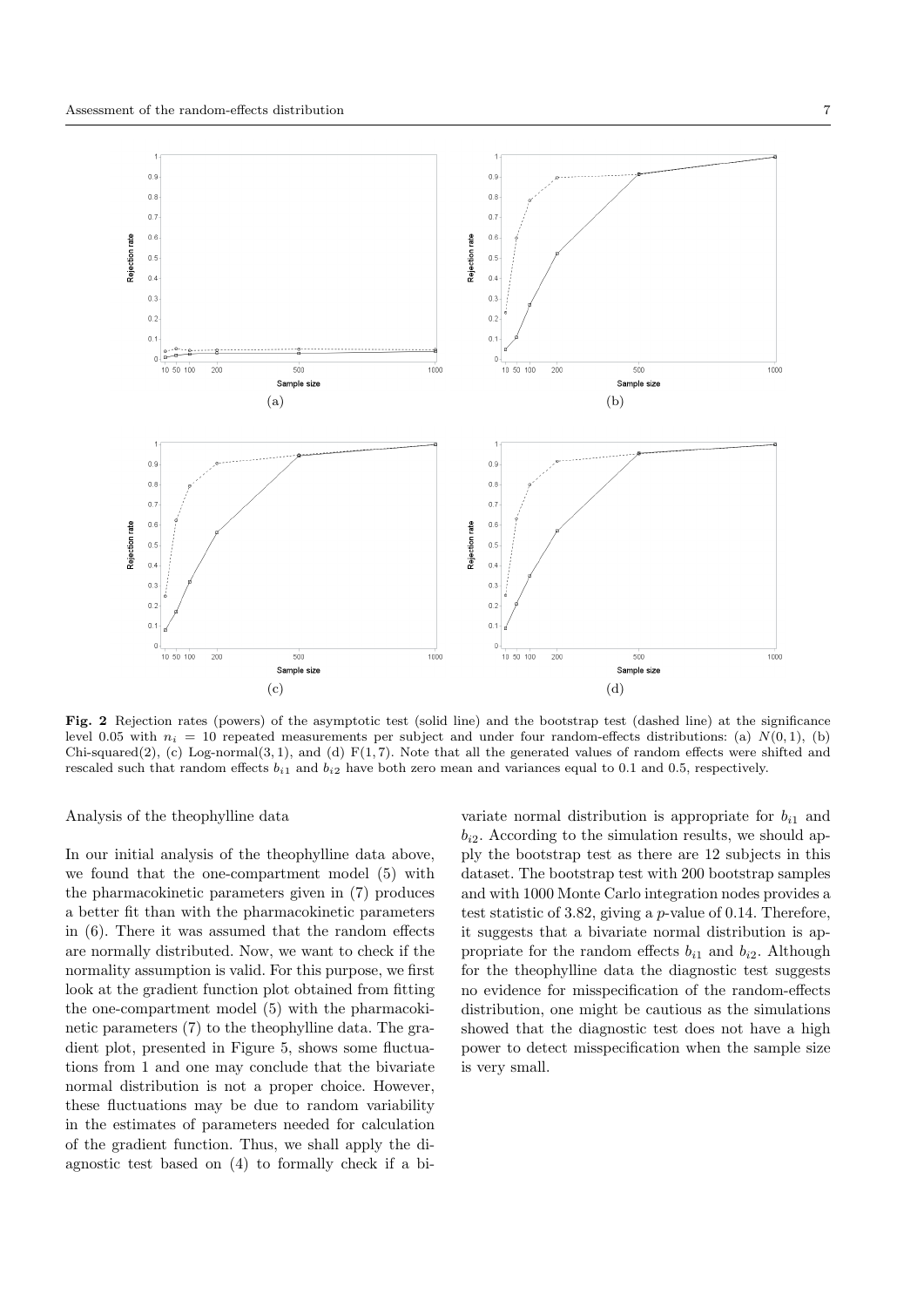

Fig. 3 Rejection rates (powers) of the asymptotic test (solid line) and the bootstrap test (dashed line) at the significance level 0.05 with  $n_i = 5$  repeated measurements per subject and under four random-effects distributions: (a)  $N(0, 1)$ , (b) Chisquared $(2)$ ,  $(c)$  Log-normal $(3, 1)$ , and  $(d)$   $F(1, 7)$ . Note that all the generated values of random effects were shifted and rescaled such that random effects  $b_{i1}$  and  $b_{i2}$  have both zero mean and variances equal to 0.1 and 0.5, respectively.



Fig. 4 Rejection rates (powers) of the asymptotic test (solid line) and the bootstrap test (dashed line) at the significance level 0.05 when random effects are generated from  $\frac{1}{2}N(-2,1) + \frac{1}{2}N(2,1)$ , and with (a)  $n_i = 10$  repeated measurements per subject and (b)  $n_i = 5$  repeated measurements per subject. Note that all the generated value and rescaled such that random effects  $b_{i1}$  and  $b_{i2}$  have both zero mean and variances equal to 0.1 and 0.5, respectively.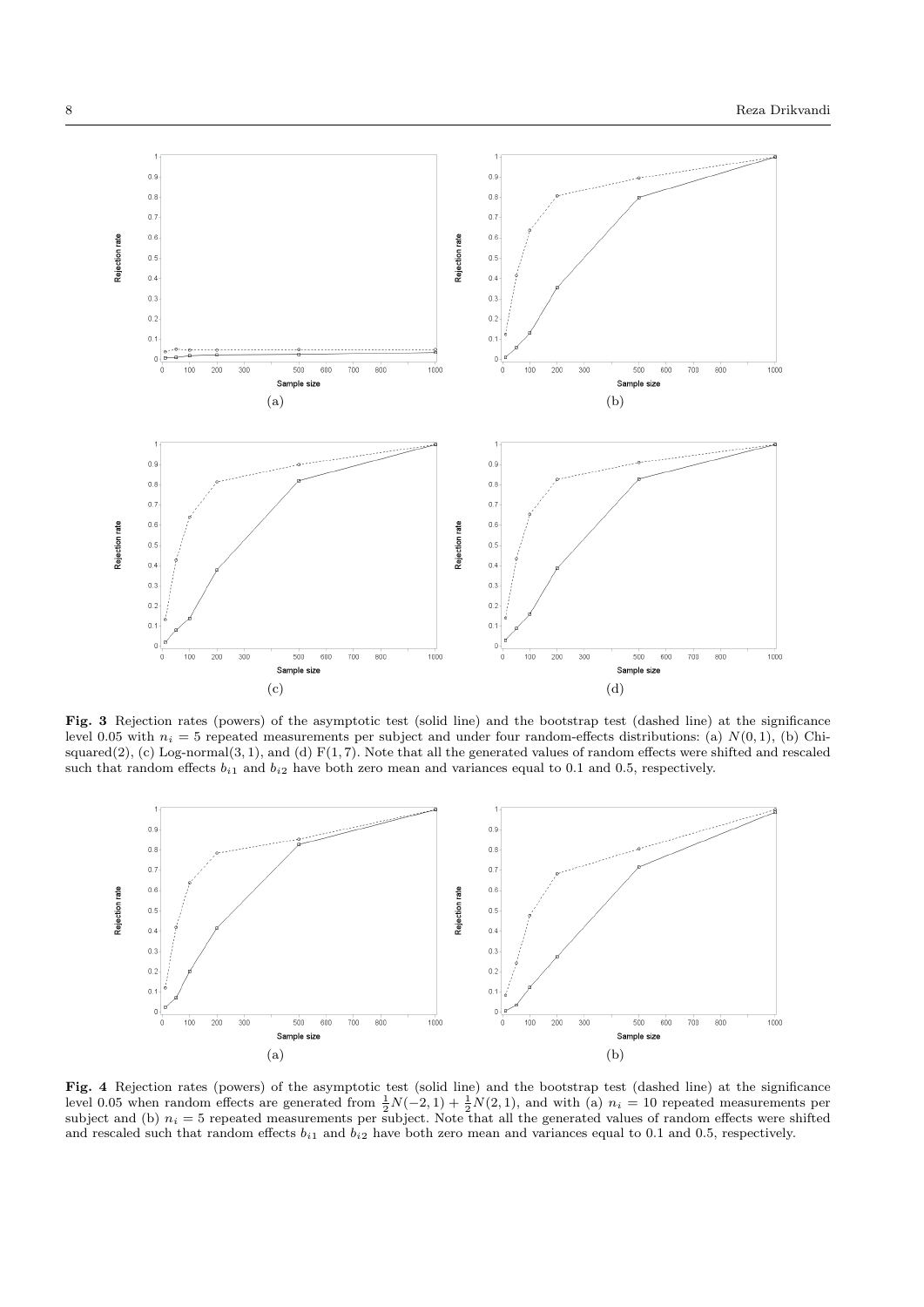

Fig. 5 Bivariate gradient function for the one-compartment model (5)-(7) fitted to the theophylline data under a bivariate normality assumption for  $b_{i1}$  and  $b_{i2}$ .

## Discussion

In this paper we have shown, via simulations and real data, that our diagnostic test based on the gradient function performs reasonably well in detecting misspecification of the random-effects distribution in nonlinear mixed-effects models. As expected, the asymptotic test does not show a high power when the sample size is small or moderate, while the bootstrap test performs better for small samples. Since the bootstrap test is time consuming when the sample size is very large, we suggest the asymptotic test for sufficiently large sample sizes, and the bootstrap test for smaller samples.

We have found that the power of our diagnostic test also depends on the number of repeated measurements per subject as well as the magnitude of variance components. In our real data example, the estimates of variance components of  $b_{i1}$  and  $b_{i2}$  were very small and consequently our simulation study conducted with those small variance components did not show high power values especially in small samples, while another simulation study (not reported in the paper) with the same settings but with larger variance components showed that the power of our diagnostic test increases considerably when the variance components are larger. Therefore, one must be cautious when applying the proposed diagnostic test to real data applications for which the estimates of variance components are very small, unless the sample size is very large.

When multiple random effects are present in the model, the gradient function plot is not much helpful because it needs evaluating a three or higher dimensional plot of gradient function which may not be easy to interpret and judge. Therefore, it is recommended to

apply the formal diagnostic test based on the gradient function when the model includes two or more random effects.

We previously developed a bootstrap test based on the gradient function (see [9]), however as shown in [8], that bootstrap test does not have a good power even for generalized linear mixed models, because it evaluates the gradient function for a grid of random effects only and moreover its bootstrap algorithm was developed under the normality of maximum likelihood estimates which is a large sample property. Instead, our bootstrap test in this paper uses a powerful test statistic as well as a simple bootstrap algorithm.

## References

- 1. Agresti, A., Caffo, B., Ohman-Strickland, P.: Examples in which misspecification of a random effects distribution reduces efficiency, and possible remedies. Computational Statistics and Data Analysis 47, 639–653 (2004)
- 2. Alonso, A., Litière, S., Laenen, A.: A note on the indeterminacy of the random-effects distribution in hierarchical models. The American Statistician 64, 318–324 (2010)
- 3. Alonso, A., Litière, S., Molenberghs, G.: A family of tests to detect misspecifications in the random-effects structure of generalized linear mixed models. Computational Statistics and Data Analysis 52, 4474–4486 (2008)
- 4. Boekmann, A., Sheiner, L., Beal, S.: NONMEM user's guide, part V: introductory guide. University of California, San Francisco (1992)
- 5. Claeskens, G., Hart, J.D.: Goodness-of-fit tests in mixed models. Test 18, 213–239 (2009)
- 6. Davidian, M., Giltinan, D.M.: Nonlinear models for repeated measurement data. New York: Chapman and Hall (1995)
- 7. Davidian, M., Giltinan, D.M.: Nonlinear models for repeated measurement data: an overview and update. Journal of Agricultural, Biological, and Environmental Statistics 8, 387–419 (2003)
- 8. Drikvandi, R., Verbeke, G., Molenberghs, G.: Diagnosing misspecification of the random-effects distribution in mixed models. Biometrics (2016). DOI: 10.1111/biom.12551
- 9. Efendi, A., Drikvandi, R., Verbeke, G., Molenberghs, G.: A goodness-of-fit test for the random-effects distribution in mixed models. Statistical Methods in Medical Research (2014). DOI: 10.1177/0962280214564721
- 10. Hartford, A., Davidian, M.: Consequences of misspecifying assumptions in nonlinear mixed effects models. Computational Statistics & Data Analysis 34, 139–164 (2000)
- 11. Heagerty, P.J., Kurland, B.F.: Misspecified maximum likelihood estimates and generalised linear mixed models. Biometrika 88, 973–985 (2001)
- 12. Huang, X.: Diagnosis of random-effect model misspecification in generalized linear mixed models for binary response. Biometrics 65, 361–368 (2009)
- 13. Jiang, J.: Goodness-of-fit tests for mixed model diagnostics. The Annals of Statistics 29, 1137–1164 (2001)
- 14. Lange, N., Ryan, L.: Assessing normality in random effects models. The Annals of Statistics 17, 624–642 (1989)